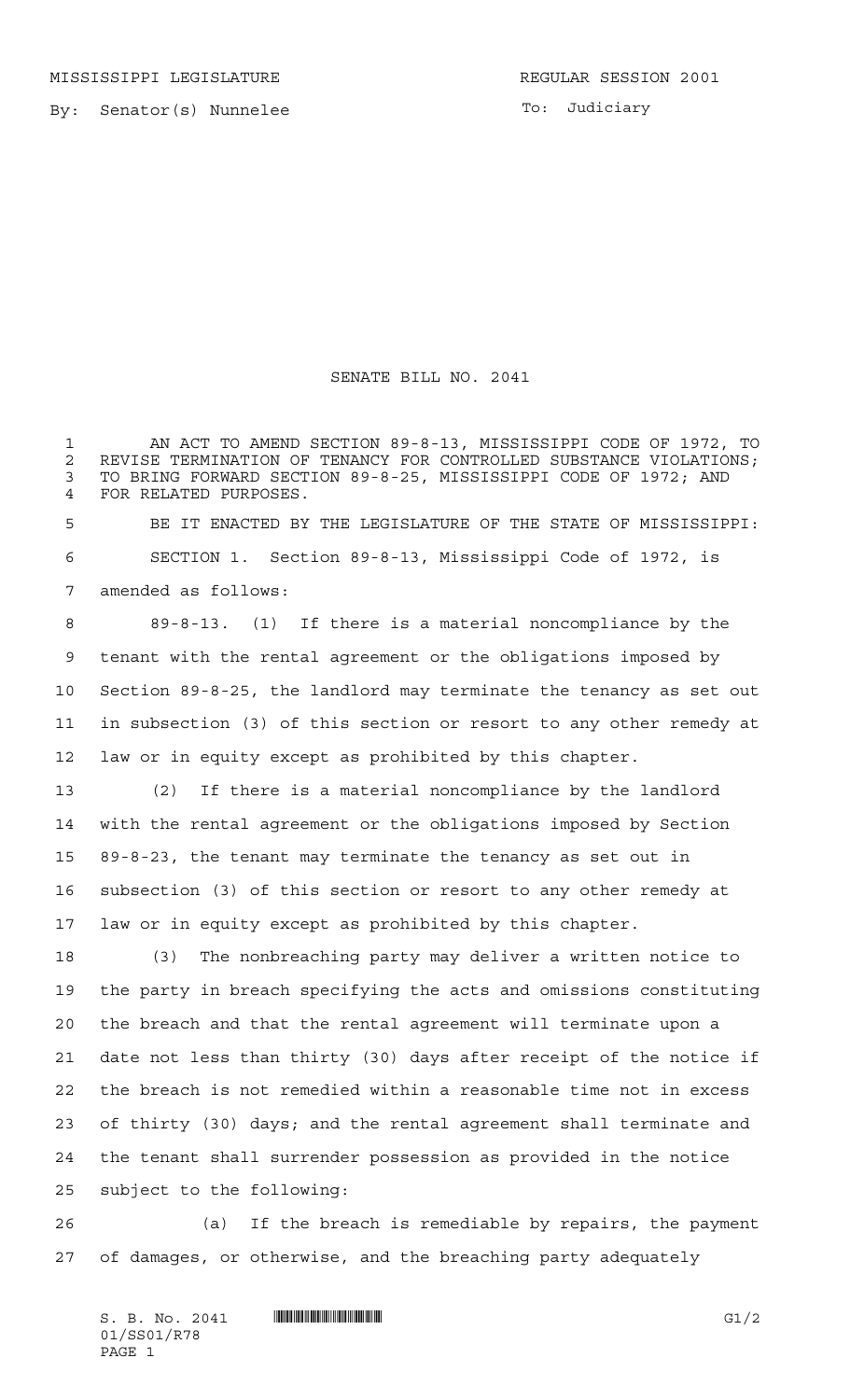remedies the breach prior to the date specified in the notice, the rental agreement shall not terminate;

 (b) In the absence of a showing of due care by the breaching party, if substantially the same act or omission which constituted a prior noncompliance of which notice was given recurs within six (6) months, the nonbreaching party may terminate the rental agreement upon at least fourteen (14) days' written notice specifying the breach and the date of termination of the rental agreement;

 (c) Neither party may terminate for a condition caused by his own deliberate or negligent act or omission or that of a member of his family or other person on the premises with his consent.

 (4) If the rental agreement is terminated, the landlord shall return all prepaid and unearned rent and security recoverable by the tenant under Section 89-8-21.

 (5) Notwithstanding the provisions of this section or any other provisions of this chapter to the contrary, if the material noncompliance by the tenant is the nonpayment of rent pursuant to the rental agreement, the landlord shall not be required to deliver thirty (30) days' written notice as provided by subsection (3) of this section. In such event, the landlord may seek removal of the tenant from the premises in the manner and with the notice prescribed by Chapter 7, Title 89, Mississippi Code of 1972.

 (6) (a) A rental agreement may be terminated where the premises are knowingly used or occupied in whole or in part to violate Section 41-29-139 or 41-29-313.

 $S. B. No. 2041$  . Suppose the set of  $S. B. N \circ A. 2041$ 01/SS01/R78 (b) The district attorney may serve personally upon the landlord of the premises so used or occupied, or upon the landlord's agent, a written notice requiring the landlord to inform such district attorney in writing of the landlord's intent to diligently and in good faith seek the eviction of the tenant or tenants so using or occupying the premises. If the landlord or

PAGE 2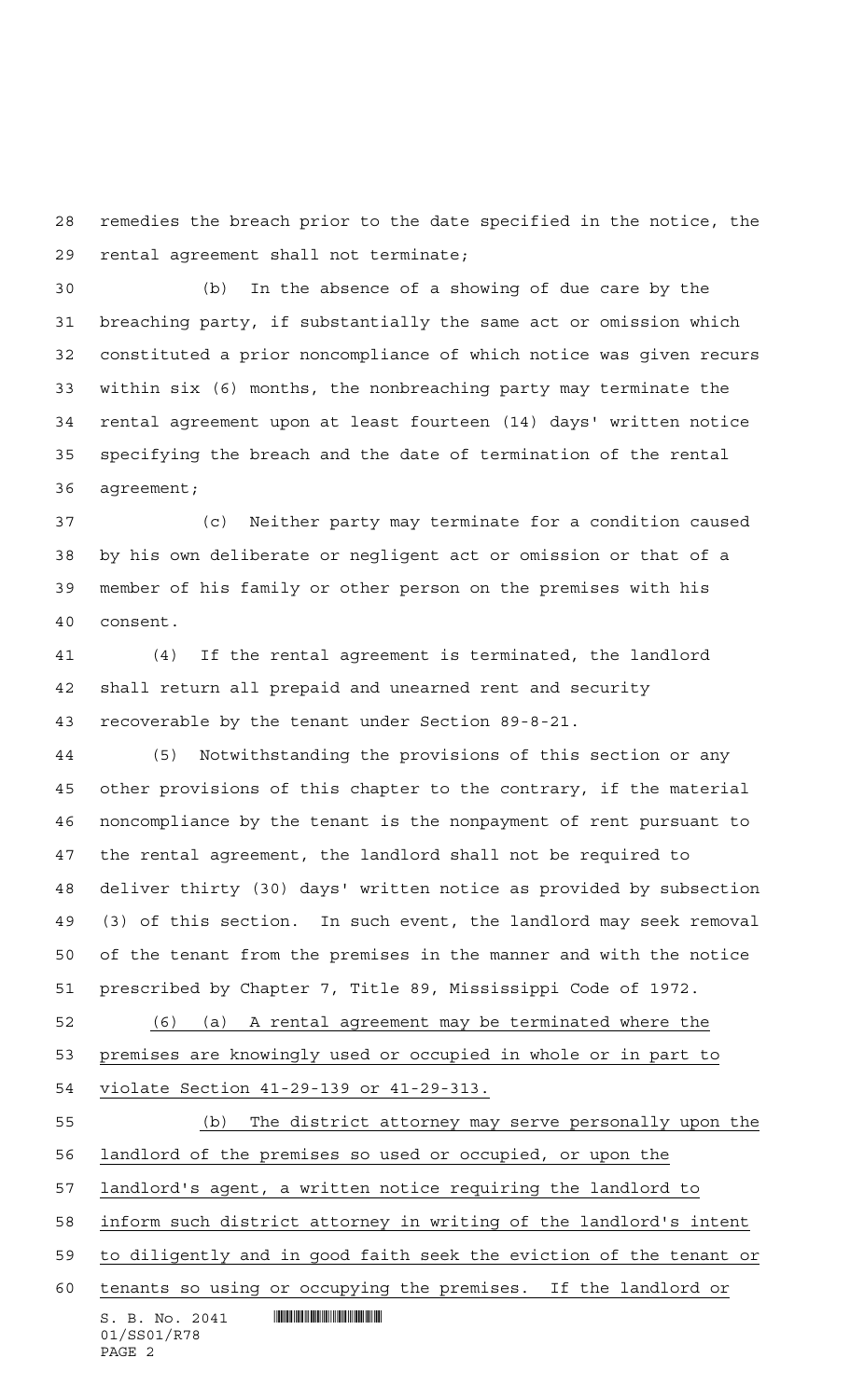landlord's agent does not so inform such district attorney in writing within five (5) days of receiving written notice, or, having done so, does not in good faith diligently prosecute such eviction, the district attorney may bring a proceeding under this chapter for such eviction as though the district attorney was the owner or landlord of the premises, and such proceeding shall have precedence over any similar proceeding thereafter brought by such landlord or to a proceeding previously brought by such landlord but not prosecuted diligently and in good faith. The person in possession of the property and the landlord shall be made parties to such a proceeding. (c) A court granting relief pursuant to this subsection (6) may order, in addition to any other costs provided by law, the payment by the defendant or defendants of reasonable attorney's fees and the prepaid costs of the proceeding to the district attorney. In such cases, multiple defendants are jointly and severally liable for any payment so ordered. Any costs collected 78 shall be remitted to the office of the district attorney, and any attorney's fees collected shall be remitted to the general fund of the county where the proceeding occurred. (d) A proceeding brought under this section for repossession of the premises does not preclude the owner or landlord from recovering monetary damages from the tenants or occupants of such premises in a civil action. SECTION 2. Section 89-8-25, Mississippi Code of 1972, is

brought forward as follows:

89-8-25. A tenant shall:

 (a) Keep that part of the premises that he occupies and uses as clean and as safe as the condition of the premises permits;

 (b) Dispose from his dwelling unit all ashes, rubbish, garbage and other waste in a clean and safe manner in compliance 93 with community standards;

 $S. B. No. 2041$  . Suppose the set of  $S. B. N \circ A. 2041$ 01/SS01/R78 PAGE 3